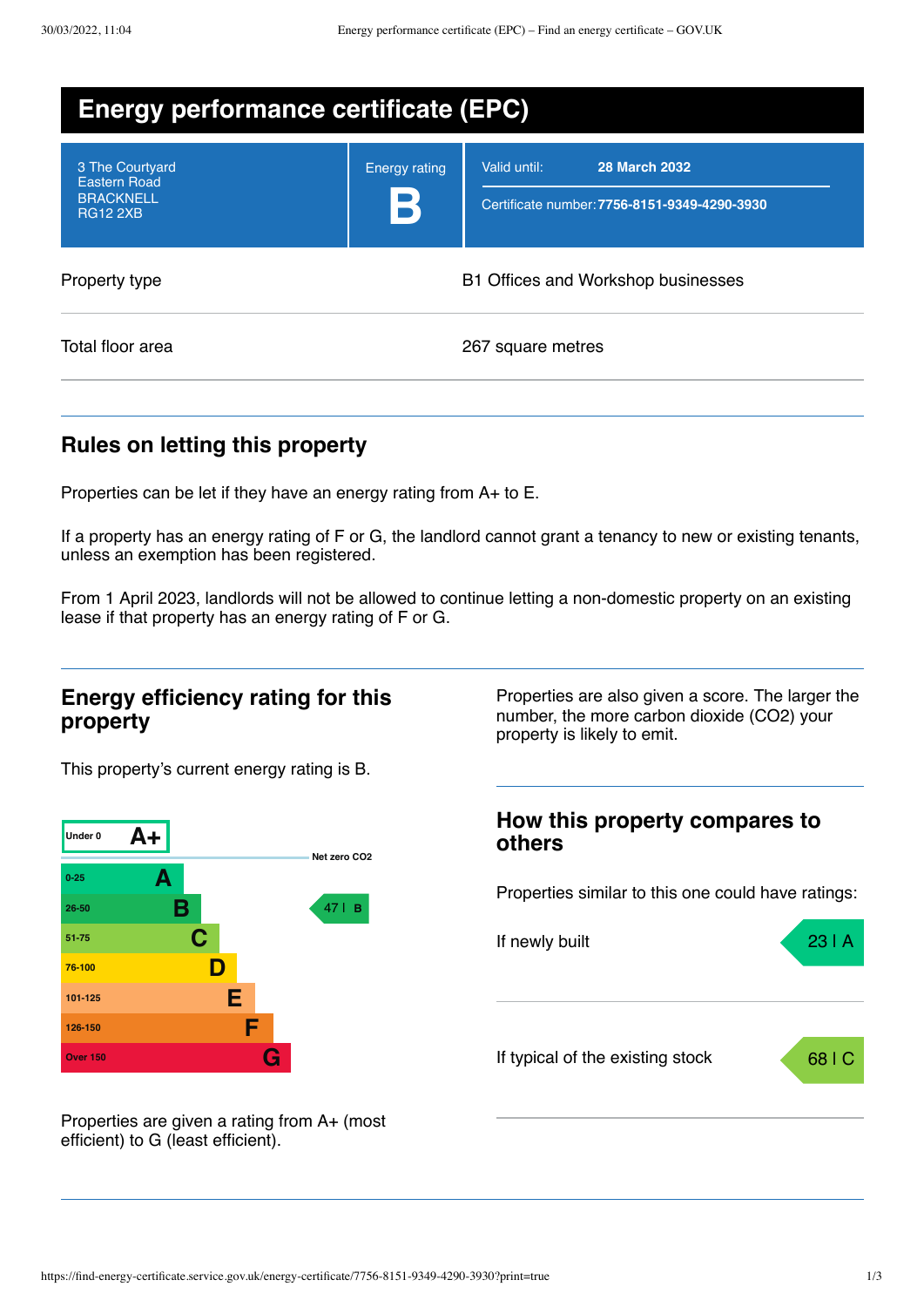# **Breakdown of this property's energy performance**

| Main heating fuel                          | <b>Natural Gas</b>                     |
|--------------------------------------------|----------------------------------------|
| <b>Building environment</b>                | <b>Heating and Natural Ventilation</b> |
| Assessment level                           | 3                                      |
| Building emission rate (kgCO2/m2 per year) | 36.1                                   |
| Primary energy use (kWh/m2 per year)       | 212                                    |

## **Recommendation report**

Guidance on improving the energy performance of this property can be found in the recommendation report [\(/energy-certificate/6839-2146-8144-0151-0267\)](https://find-energy-certificate.service.gov.uk/energy-certificate/6839-2146-8144-0151-0267).